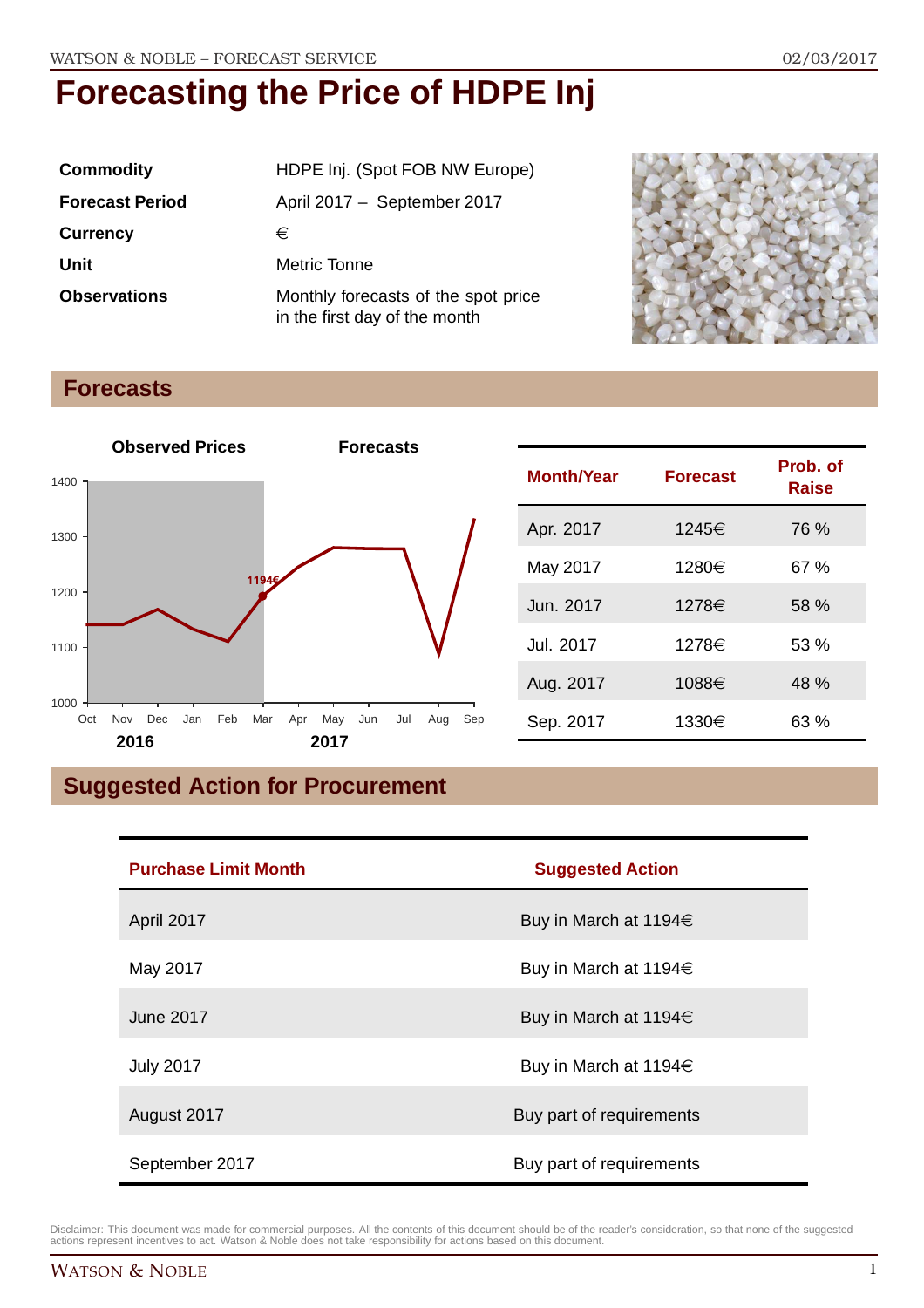### **Impact Analysis: One Month Forecast**



Our algorithm forecasts a higher price of HDPE Inj in one month: it is expectable that the price increases 4.33% from 1194 $\in$  to 1245 $\in$  until the beginning of April.

# **Indices of Factors**



**Impact per Country**

#### **Interpretation**

- Slight decrease of Supply: Positive pressure of the Supply index
- Slight decrease of Demand: Negative pressure of the Demand index
- **Considerably positive pressure of the index of HDPE Inj**
- Positive pressure of the index of variables representing the market upstream
- Slightly positive pressure of the index of variables representing the market downstream
- Positive pressure of the financial index
- Positive pressure of other commodities and other factors
- Focus on Mexico, Thailand, and Australia



Disclaimer: This document was made for commercial purposes. All the contents of this document should be of the reader's consideration, so that none of the suggested actions represent incentives to act. Watson & Noble does not take responsibility for actions based on this document.

# WATSON & NOBLE 2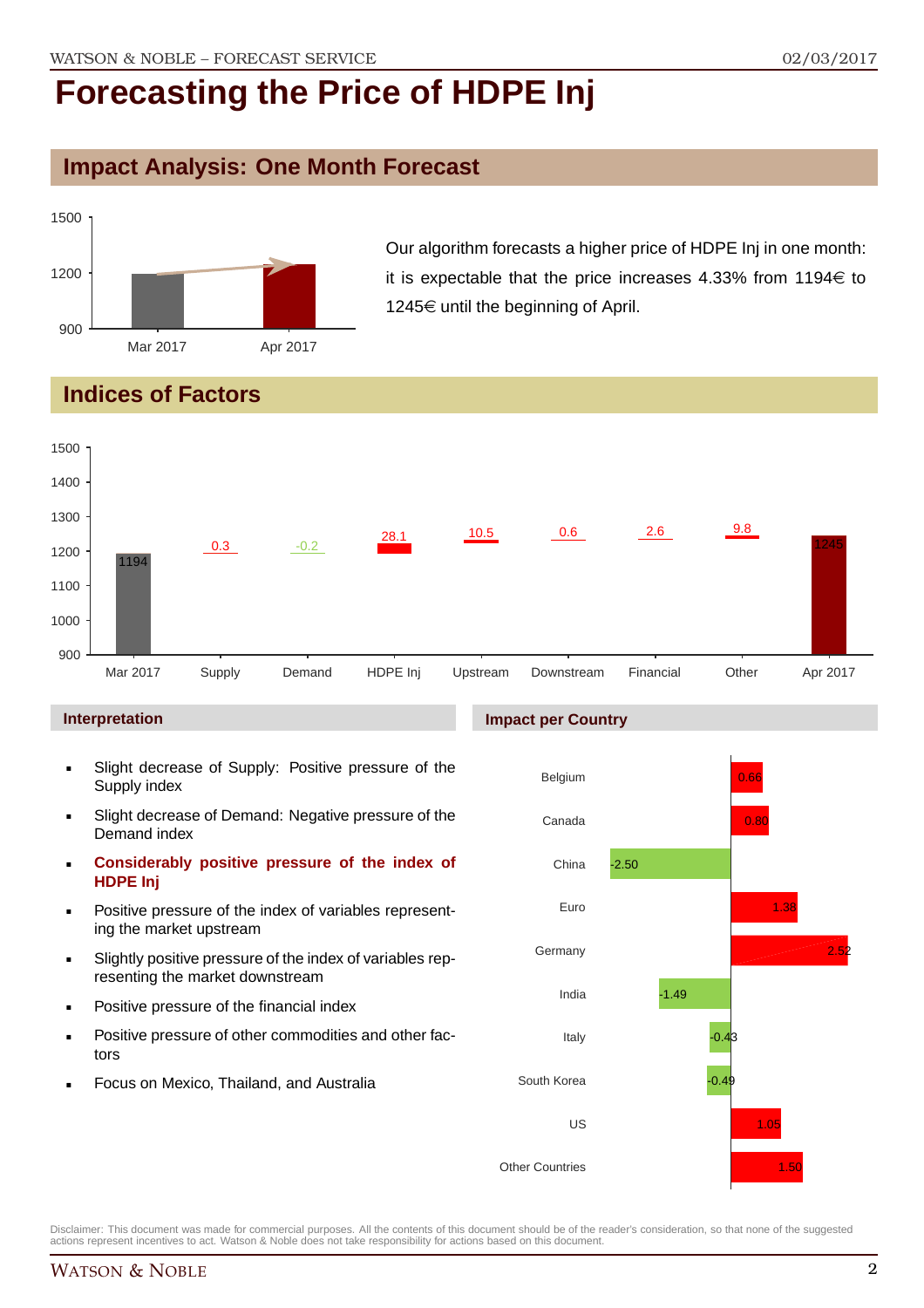# **Impact Analysis: Two Months Forecast**



Our algorithm forecasts a higher price of HDPE Inj in two months: it is expectable that the price increases 7.25% from 1194 $\in$  to 1280 $\in$  until the beginning of May.

# **Indices of Factors**



#### **Interpretation**

- **Decrease of Supply**: Positive pressure of the Supply index
- **Increase of Demand**: Positive pressure of the Demand index
- **Considerably positive pressure of the index of HDPE Inj**
- Positive pressure of the index of variables representing the market upstream
- Slightly positive pressure of the index of variables representing the market downstream
- Positive pressure of the financial index
- Slightly positive pressure of other commodities and other factors
- Focus on UK, Singapore, and Mexico



Disclaimer: This document was made for commercial purposes. All the contents of this document should be of the reader's consideration, so that none of the suggested actions represent incentives to act. Watson & Noble does not take responsibility for actions based on this document.

#### **Impact per Country**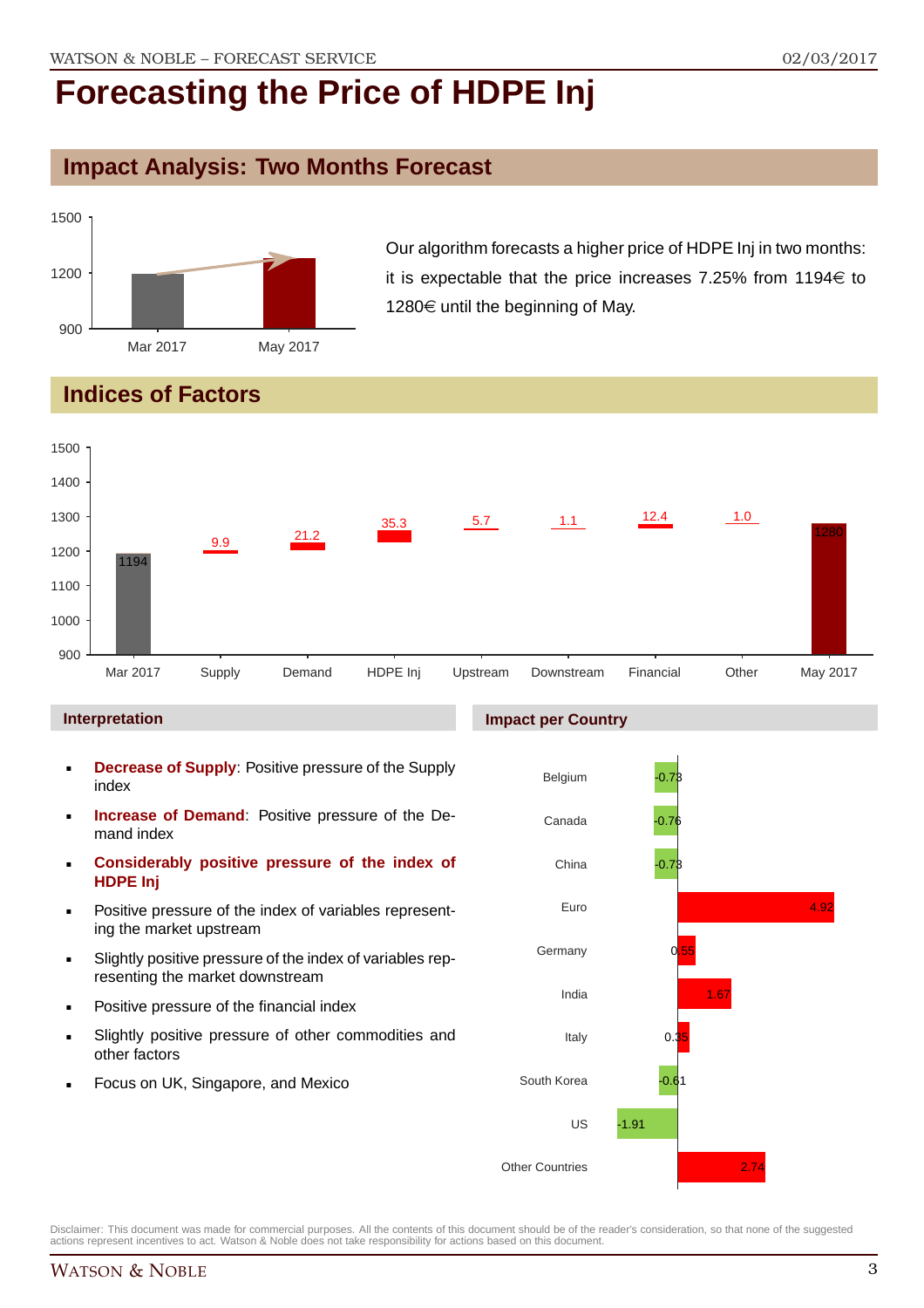## **Impact Analysis: Three Months Forecast**



Our algorithm forecasts a higher price of HDPE Inj in three months: it is expectable that the price increases 7.10% from 1194 $\in$  to 1278 $\in$  until the beginning of June.

# **Indices of Factors**



#### **Interpretation**

- **Decrease of Supply**: Positive pressure of the Supply index
- **Increase of Demand**: Positive pressure of the Demand index
- **-** Positive pressure of the index of HDPE Inj
- **Positive pressure of the index of variables represent**ing the market upstream
- **Positive pressure of the index of variables represent**ing the market downstream
- **•** Positive pressure of the financial index
- Slightly negative pressure of other commodities and other factors
- Focus on Singapore, Mexico, and Qatar



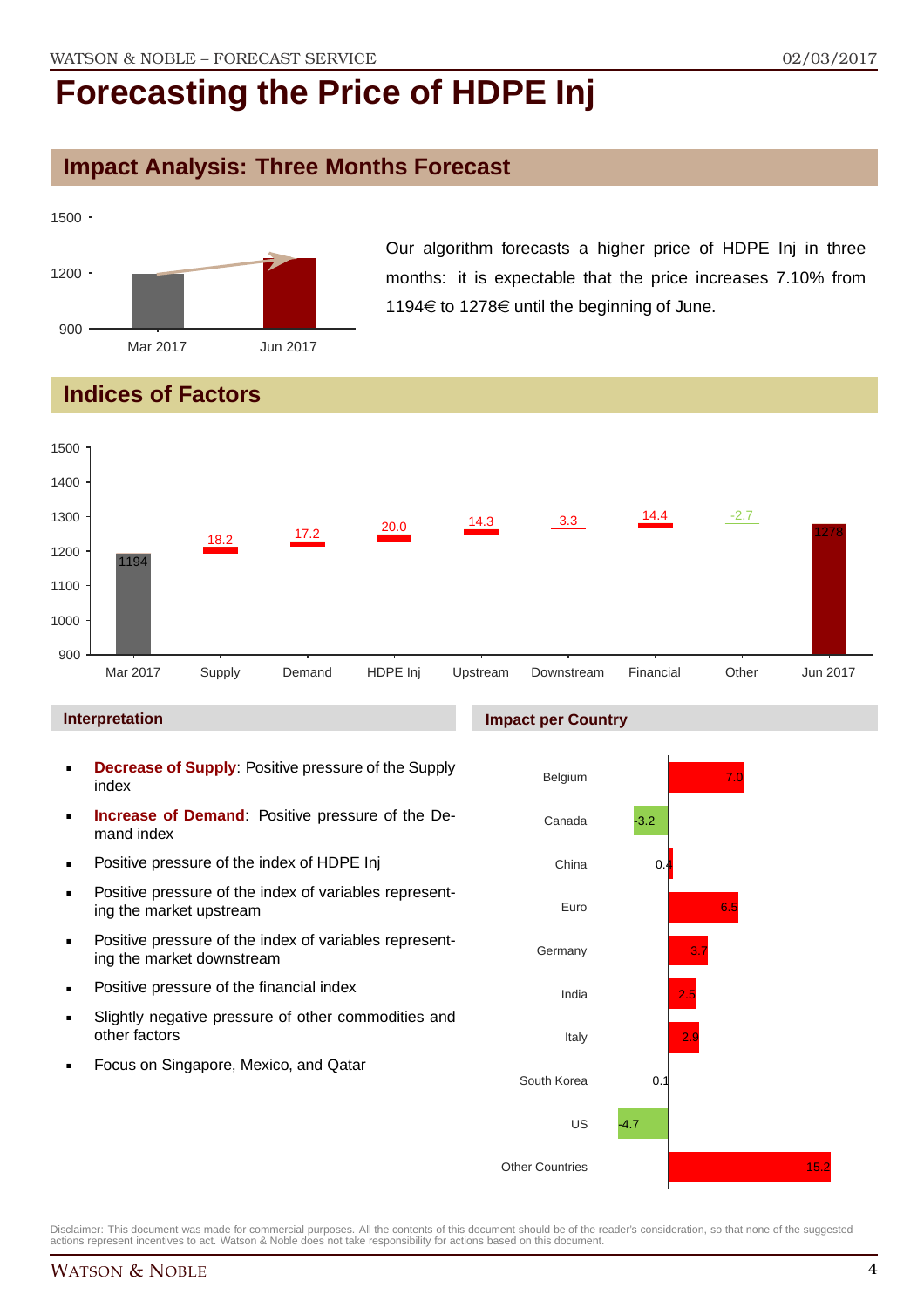# **Impact Analysis: Four Months Forecast**



Our algorithm forecasts a higher price of HDPE Inj in four months: it is expectable that the price increases 7.06% from 1194€ to 1278€ until the beginning of July.

# **Indices of Factors**



#### **Interpretation**

- **Decrease of Supply**: Positive pressure of the Supply index
- **Increase of Demand**: Positive pressure of the Demand index
- **Positive pressure of the index of HDPE Inj**
- Slightly negative pressure of the index of variables representing the market upstream
- **Positive pressure of the index of variables represent**ing the market downstream
- **Considerably positive pressure of the financial index**
- Negative pressure of other commodities and other factors
- Focus on Japan, Euro, and Qatar

#### **Impact per Country**

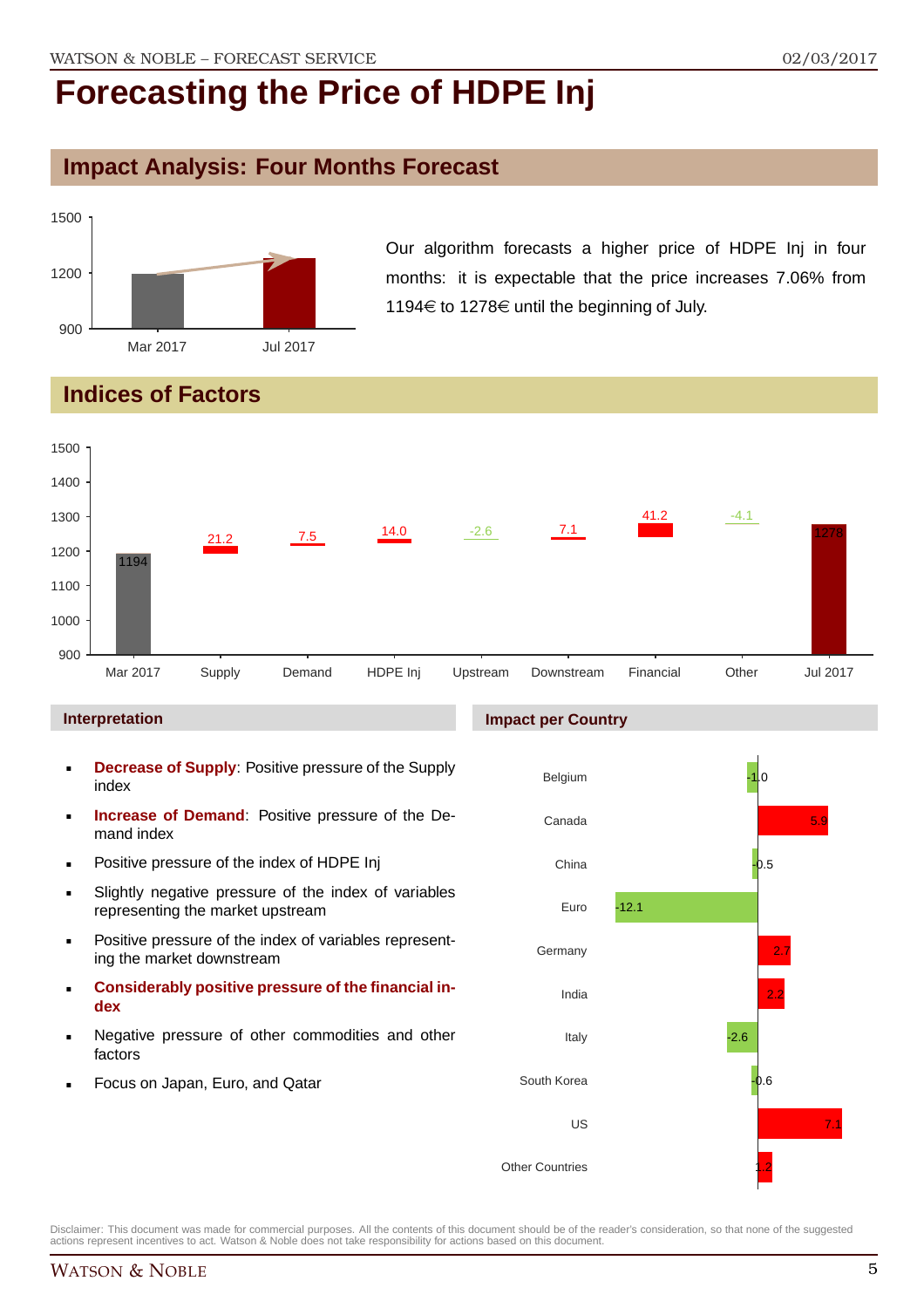# **Impact Analysis: Five Months Forecast**



Our algorithm forecasts a lower price of HDPE Inj in five months: it is expectable that the price decreases 8.82% from  $1194 \in$  to 1088 $\in$  until the beginning of August.

# **Indices of Factors**



- **Considerably negative pressure of other commodities and other factors**
- **Focus on Italy, US, and Thailand**

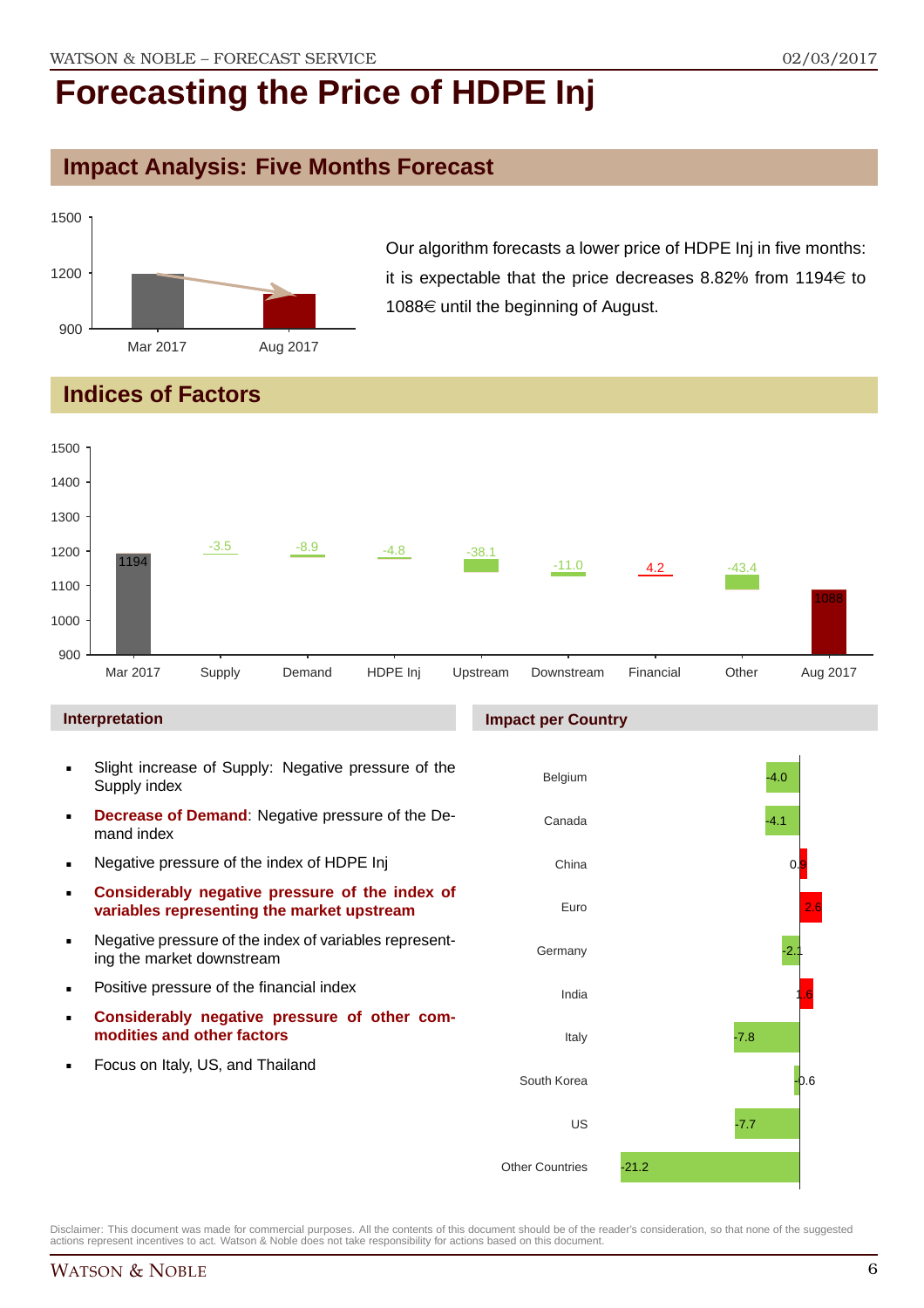# **Impact Analysis: Six Months Forecast**



Our algorithm forecasts a higher price of HDPE Inj in six months: it is expectable that the price increases 11.45% from 1194 $\in$  to  $1330 \in \mathsf{until}$  the beginning of September.

# **Indices of Factors**



#### **Interpretation**

- **Decrease of Supply**: Positive pressure of the Supply index
- **Increase of Demand**: Positive pressure of the Demand index
- **-** Positive pressure of the index of HDPE Inj
- **Positive pressure of the index of variables represent**ing the market upstream
- **Positive pressure of the index of variables represent**ing the market downstream
- **•** Positive pressure of the financial index
- **Negative pressure of other commodities and other** factors
- Focus on Japan, UK, and Euro

#### **Impact per Country**

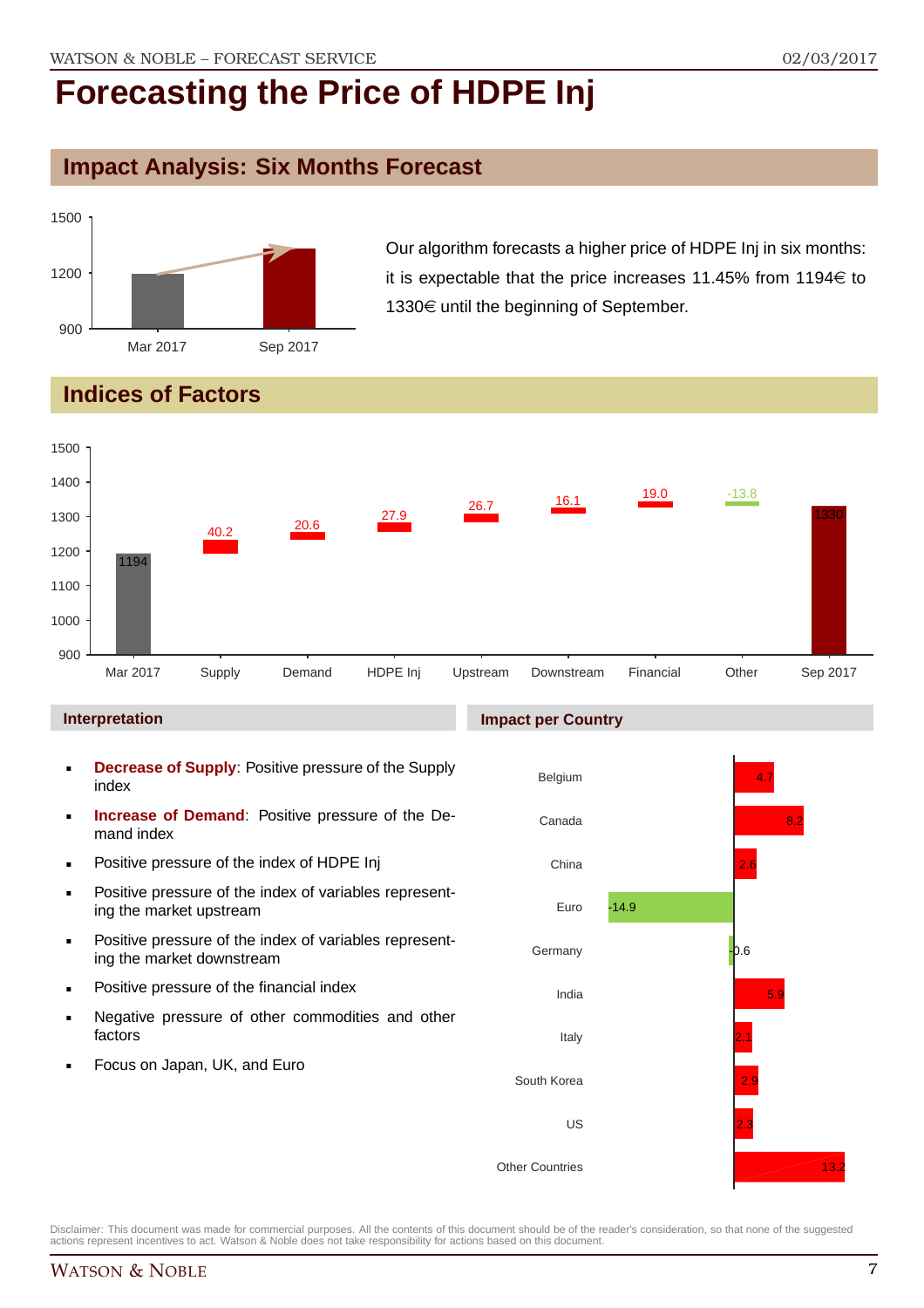# **APPENDIX – Technical Explanation of the Impact Analysis**

In this appendix, we explain the impact analysis of the factors that most contribute for our forecasts.

This Impact Analysis is conducted individually for **each time horizon**, allowing for a distinction between the indices of variables that contribute for our forecasts at short and medium run.

For each time horizon, our analysis has **two components**: first, we present the impact of variables grouped by **indices of factors**; second we present the impact of variables grouped by **indices of countries**.

### **Indices of Factors**

**Indices of factors** are indices of the weighted contributions of the variables grouped in those factors.

**Supply Index**: composed of macroeconomic variables of the producing and exporting countries. It includes variables such as production, exchange rates, inflation, monetary policy, and wages. For example, an increase in wages implies higher production costs which should (in linear, general, and ceteris paribus terms) generate an incentive to increase prices;

**Demand index**: composed of macroeconomic variables of the consuming and importing countries. It includes variables such as production, exchange rates, inflation, monetary policy, and wages. For example, a decrease in a consumer confidence index should (in linear, general, and ceteris paribus terms) increase savings and decrease demand, leading to lower prices;

**HDPE Inj Index**: composed of variables related to HDPE Inj. It includes variables such as the price of HDPE Inj in different regions of the world and exports, imports, and producer prices of HDPE Inj in some countries. For example, an increase in the price of HDPE Inj in other region may imply an increase in the price of HDPE Inj in Europe due to arbitrage movements;

**Upstream index**: composed of variables related to Ethylene, Ethane, Propane, and Natural Gas. It includes variables such as the price and exports, imports, and producer prices of the inputs in some countries. For example, an increase in the price of Ethylene should (in linear, general, and ceteris paribus terms) generate an increase in the price of HDPE Inj;